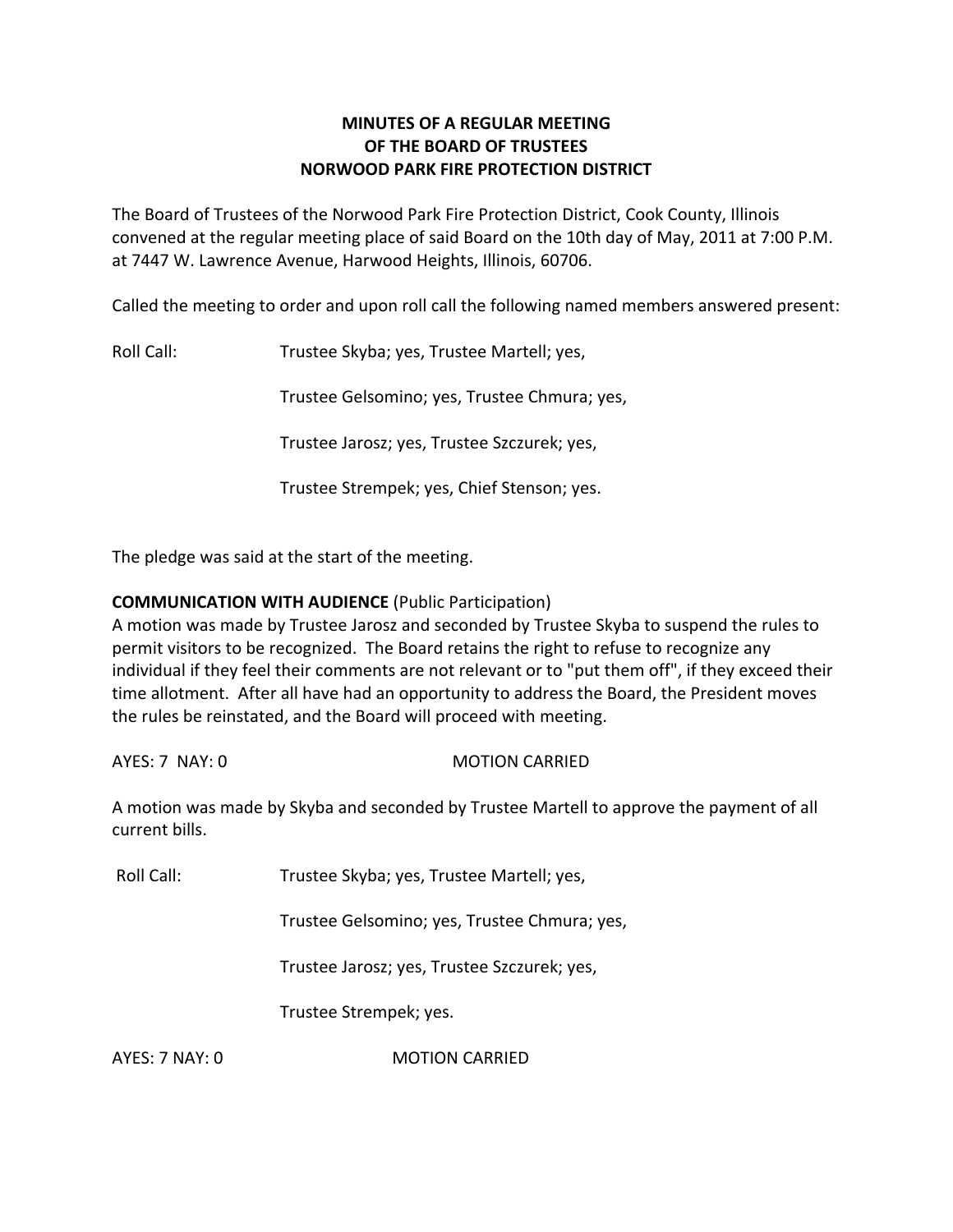A motion was made by Trustee Szczurek and seconded by Trustee Strempek to approve the minutes of the Regular meeting held on April 12<sup>th</sup>, 2011.

Roll Call: Trustee Skyba; yes, Trustee Martell; yes,

Trustee Gelsomino; yes, Trustee Chmura; yes,

Trustee Jarosz; abstain, Trustee Szczurek; yes,

Trustee Strempek; yes.

AYES: 7 NAY: 0 **MOTION CARRIED** 

#### **TREASURER'S REPORT**

# Schedule of Assets (Arising from Cash Transactions) April 30, 2011

#### Assets

| Checking and money market accounts (interest rate):      |                    |
|----------------------------------------------------------|--------------------|
| Plaza Bank checking (0.046%)                             | \$<br>697          |
| Plaza Bank money market (0.295%)                         | 1,849,972          |
| Plaza Bank checking- Public Education                    | 573                |
| Plaza Bank ambulance billing money market (0.295%)       | 299,520            |
| Plaza Bank-Medical 1003102                               | 3,069              |
| Suburban Bank & Trust                                    | 0                  |
| Total checking and money market accounts                 | 2,153,831          |
| Certificates of deposit (interest rate and maturity):    |                    |
| Plaza Bank (1.10%, 03/02/12)                             | 608,371            |
| Parkway Bank and Trust (1.35% 05/10/11)                  | 517,749            |
| Plaza Bank (1.091% 01/17/12)                             | 121,838            |
| Plaza Bank (1.10% 03/18/12)                              | 413,004            |
| Plaza Bank (1.340% 06/23/11)                             | 461,715            |
| Belmont Bank (4.10% 05/21/11)                            | 486,801            |
| Parkway Bank and Trust (1.50% 07/07/11)                  | 349,636            |
| Total certificates of deposit                            | 2,959,114          |
| Total checking, money market and certificates of deposit | <u>\$5,112,945</u> |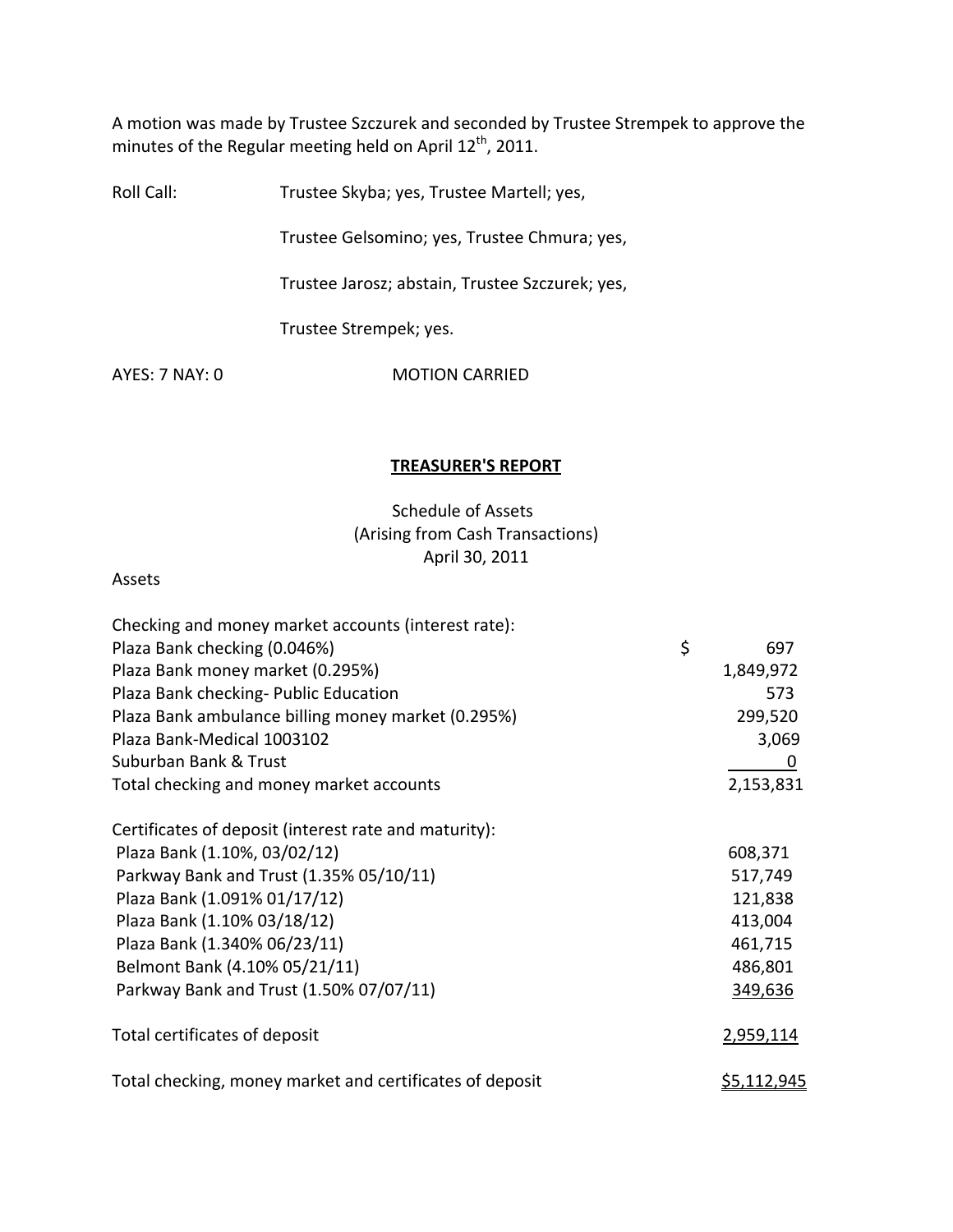Motion by Trustee Skyba, seconded by Trustee Strempek to approve the Treasurer's report as presented from the Financial Statement for April 2011**.**

| Roll Call:     | Trustee Skyba; yes, Trustee Martell; yes,    |
|----------------|----------------------------------------------|
|                | Trustee Gelsomino; yes, Trustee Chmura; yes, |
|                | Trustee Jarosz; yes, Trustee Szczurek; yes,  |
|                | Trustee Strempek; yes.                       |
| AYES: 7 NAY: 0 | <b>MOTION CARRIED</b>                        |

## **Chiefs Report:**

All Trustees received a copy of the alarm report.

All Trustees received a copy of the inspection report along with the list of completed inspections for this month.

I included in your packets a spreadsheet on the health insurance renewal. If we keep the same policy it is going down around 11% which is about \$45,000. I also included a breakdown of our current policy with the third party administrator. Over an 11 month period we are saving approx. \$46,000. Things are working well with Flex and it is my belief that we should continue . The only negative is the co pays went up \$10, we can administer the reimbursements through the office and I believe everybody would go along with it. The CBA is up in a year and at that time we could add language on any mandated changes.

Cyndi belongs to the IFSAP Illinois Fire Service Administrative Professionals. They are running a class starting in September to achieve an Executive Support Certificate. This is a great opportunity for her, it is a 13 week class which runs one day a week and the cost is \$350. The organization is a great resource for us; we use them all the time.

Workmens Comp update, Dan Johnson has been back to work for almost 2 weeks. He spent a few days on light duty in the Fire Prevention Bureau. He is now on shift until either someone comes back to work or after the summer vacations are completed. Brad Virgils is going through another month of therapy before they decide whether he needs another surgery or not. Joe Carpino is still going through therapy and we really don't know if he is going to be able to return to work.

There were two applicants for the summer intern position. We interviewed both applicants and thought they were equally good. We asked both applicants if they would be interested in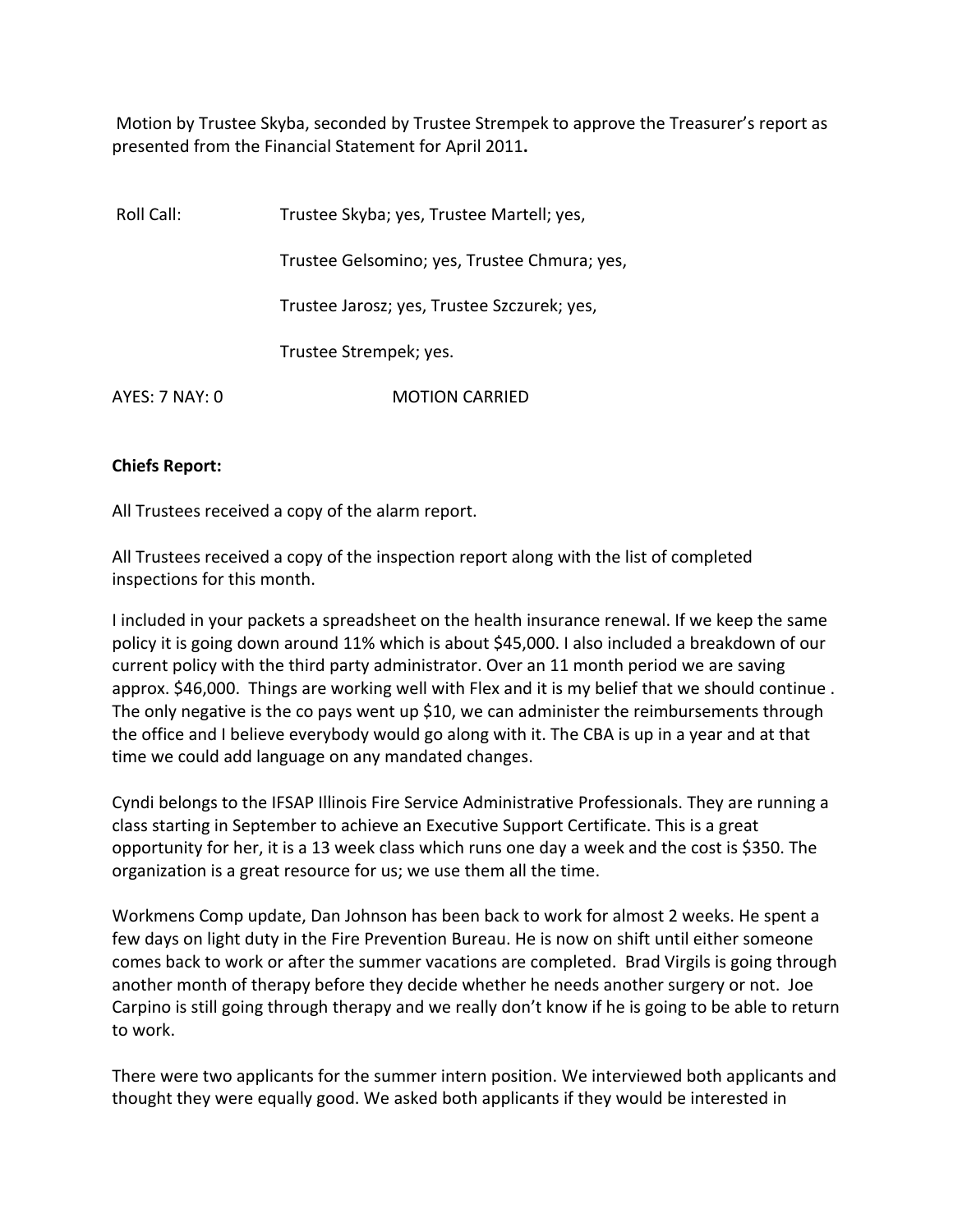splitting the position. They both said they were definitely interested. It is our request to the board that we hire both applicants and let them split the position. Last year we had Dan Raz work 480 hours between the summer and Christmas. I requested up to 600 hrs this year to be split between the two applicants. This will allow them to work over the Thanksgiving and Christmas break.

I had a meeting a couple of weeks ago with the tax objection group. I included a report from the Attorneys in your packets. It shows the potential refund liability and the expenses and refunds. This gives us a good idea of what we are saving. Basically between all the cases we have a refund liability of \$114,000 and up to this point we have spent \$6,000 but there are still some ongoing cases.

We will be working with the new budget in the next two weeks and I will meet with Trustee Chmura. The tentative budget will be passed at the June meeting. We would need to post it for a minimum of 30 days and then adopt it at the August meeting.

Norridge Memorial day ceremony is on Sunday May 29<sup>th</sup> beginning at noon. Please let me know if one of our Trustees are available to present the wreath with our Honor Guard.

We received a notice from IMRF that our rate is increasing from .77% to 4.65% due to our ex Adm. Asst filing for benefits. It will go from \$36.78/month to \$222.13/month.

We held the entry level exam and 143 candidates took the test with 135 passing. They have until Friday to hand in any preference points, after that we will have a list and the top 20 will be invited to take an oral interview. This interview should be in the first two weeks of June and after that is calculated we will have the final list that will be good for two years.

A motion was made by Trustee Skyba and seconded by Trustee Martell to accept the Chiefs report as presented for April 2011.

AYES: 7 NAY: 0 MOTION CARRIED

# **Presidents Report:**

Nothing to report.

# **Committee Reports:**

Finance Committee‐ Chairman Trustee Chmura stated nothing at this time.

Building and Equipment Committee‐ Chairman Trustee Gelsomino stated there is nothing at this time.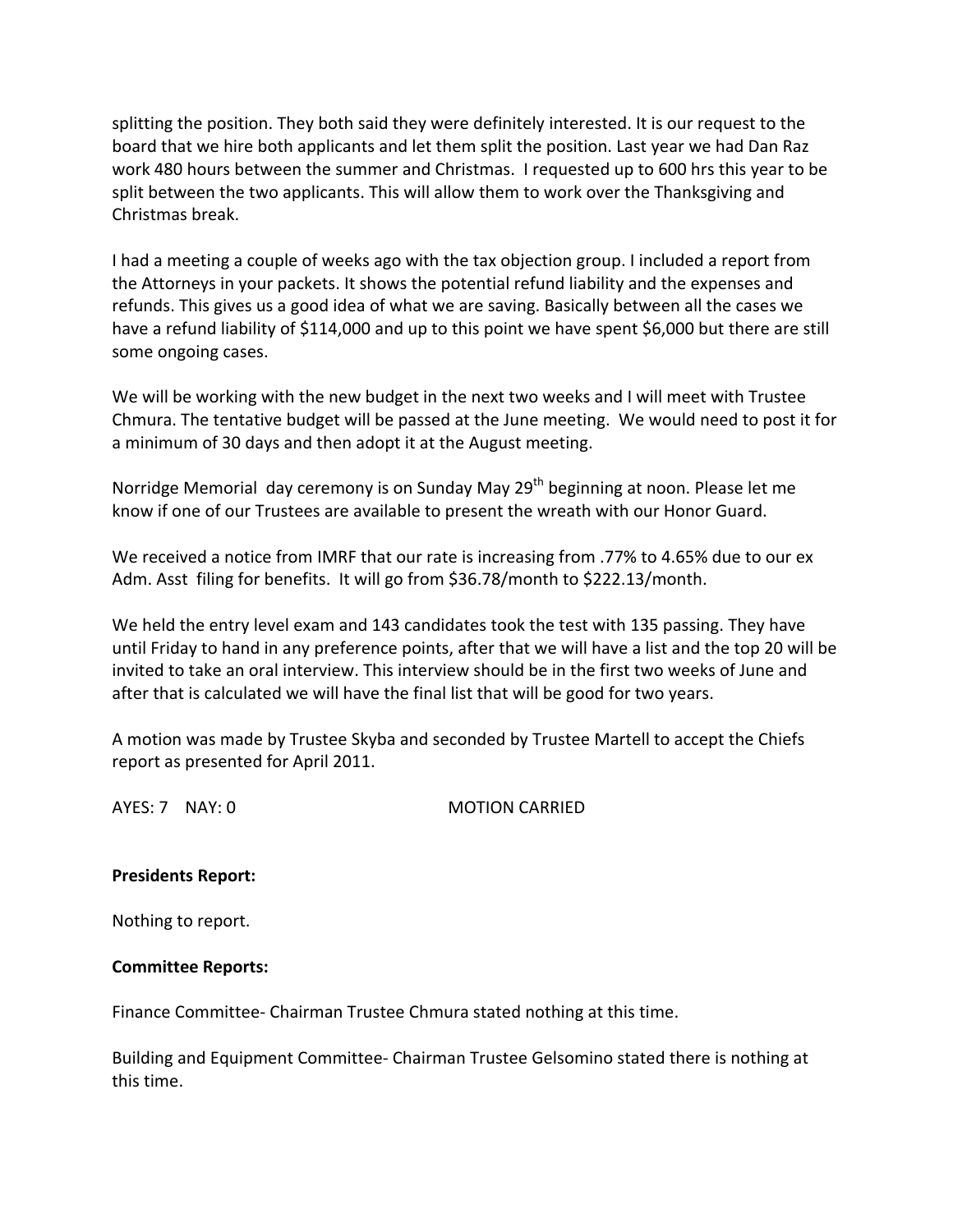Technology and PR Media Committee‐ Chairman Trustee Strempek stated there was nothing at this time

Policy Committee‐ Chairman Trustee Skyba stated nothing at this time.

Pension Fund- Trustee Martell talked about the pension meeting held on April 18<sup>th</sup>. He stated that one of the representatives from MB Financial was very impressive. Trustee Chmura stated that he knows the pension is in good hands and they are on the right path. He said the fireman were also very impressed and everybody learned a few things. Trustee Martell said that they were able to work with some of the annuities and they would be advised later as to when to get rid of others.

## **Old Business:**

None.

# **Election of Officers**

Trustee Gelsomino nominated Trustee Chmura for Board President. No other nominations.

Motion by Trustee Gelsomino and seconded by Trustee Martell to elect Trustee Chmura as President of the Norwood Park Fire Protection District Board of Trustees for a two year term.

| Roll Call:     | Trustee Skyba; yes, Trustee Martell; yes,    |
|----------------|----------------------------------------------|
|                | Trustee Gelsomino; yes, Trustee Chmura; yes, |
|                | Trustee Jarosz; yes, Trustee Szczurek; yes,  |
|                | Trustee Strempek; yes.                       |
| AYES: 7 NAY: 0 | <b>MOTION CARRIED</b>                        |

Trustee Gelsomino nominated Trustee Strempek for Board Secretary. No other nominations.

Motion by Trustee Gelsomino and seconded by Trustee Chmura to elect Trustee Strempek as Secretary of the Norwood Park Fire Protection District Board of Trustees for a two year term.

Roll Call: Trustee Skyba; yes, Trustee Martell; yes,

Trustee Gelsomino; yes, Trustee Chmura; yes,

Trustee Jarosz; yes, Trustee Szczurek; yes,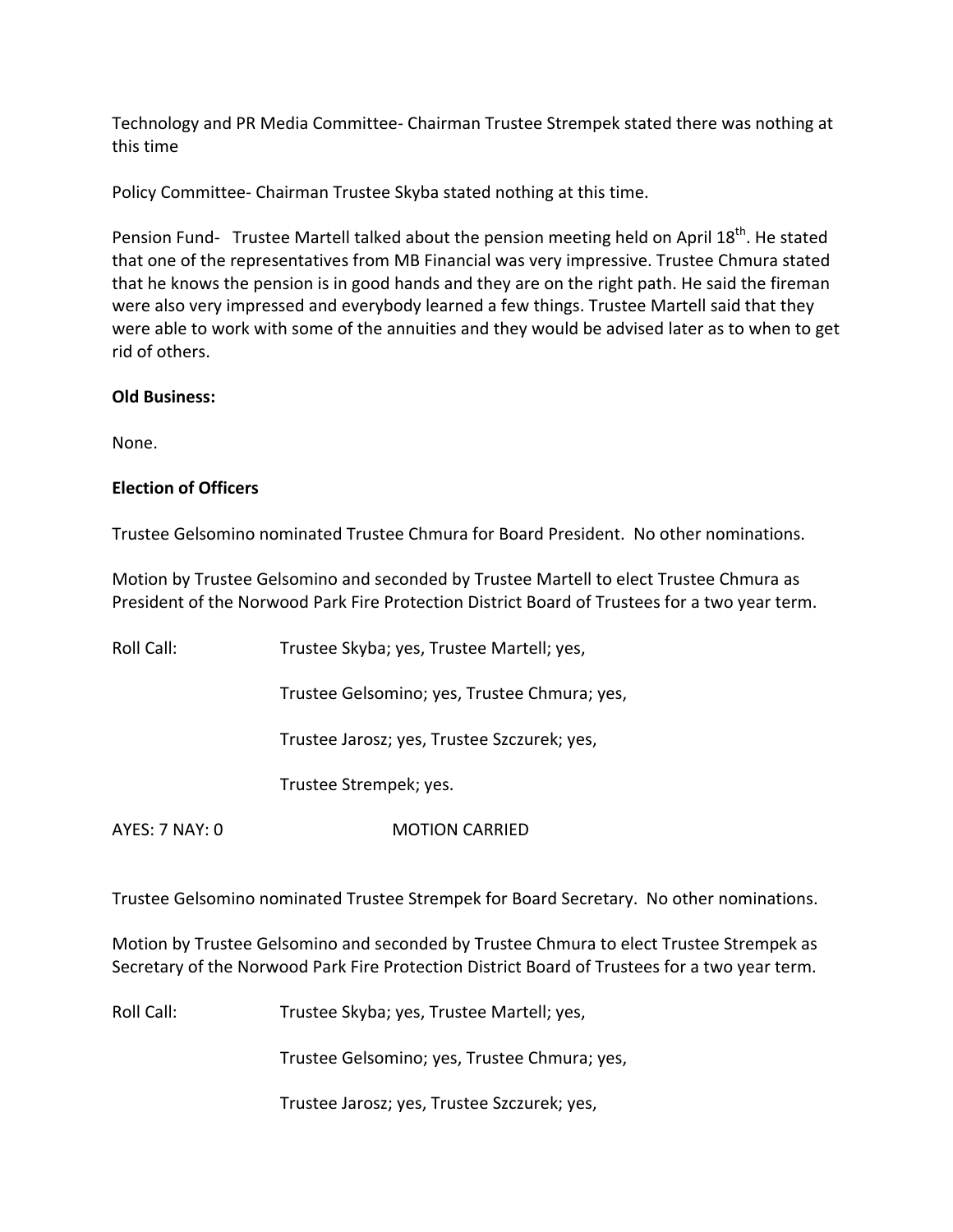#### Trustee Strempek; yes.

#### AYES: 7 NAY: 0 **MOTION CARRIED**

Trustee Gelsomino nominated Trustee Martell for Board Treasurer. No other nominations.

Motion by Trustee Gelsomino and seconded by Trustee Chmura to elect Trustee Martell as Treasurer of the Norwood Park Fire Protection District Board of Trustees for a two year term.

Roll Call: Trustee Skyba; yes, Trustee Martell; yes, Trustee Gelsomino; yes, Trustee Chmura; yes, Trustee Jarosz; yes, Trustee Szczurek; yes, Trustee Strempek; yes. AYES: 7 NAY: 0 **MOTION CARRIED** 

Motion by Trustee Gelsomino and seconded by Trustee Jarosz to adopt and approve Resolution #11-2, a Resolution confirming and declaring the election of District President James Chmura, Secretary Douglass Strempek and Treasurer Robert Martell for the two year term, commencing May 10<sup>th</sup>, 2011.

Roll Call: Trustee Skyba; yes, Trustee Martell; yes,

Trustee Gelsomino; yes, Trustee Chmura; yes,

Trustee Jarosz; yes, Trustee Szczurek; yes,

Trustee Strempek; yes.

AYES: 7 NAY: 0 **MOTION CARRIED** 

#### **New Business**:

Motion by Trustee Martell and seconded by Trustee Skyba to approve the renewal from Blue Cross Blue Shield health insurance policy RPPC2423 and HMO, effective July 1, 2011 through June 30, 2012.

Roll Call: Trustee Skyba; yes, Trustee Martell; yes,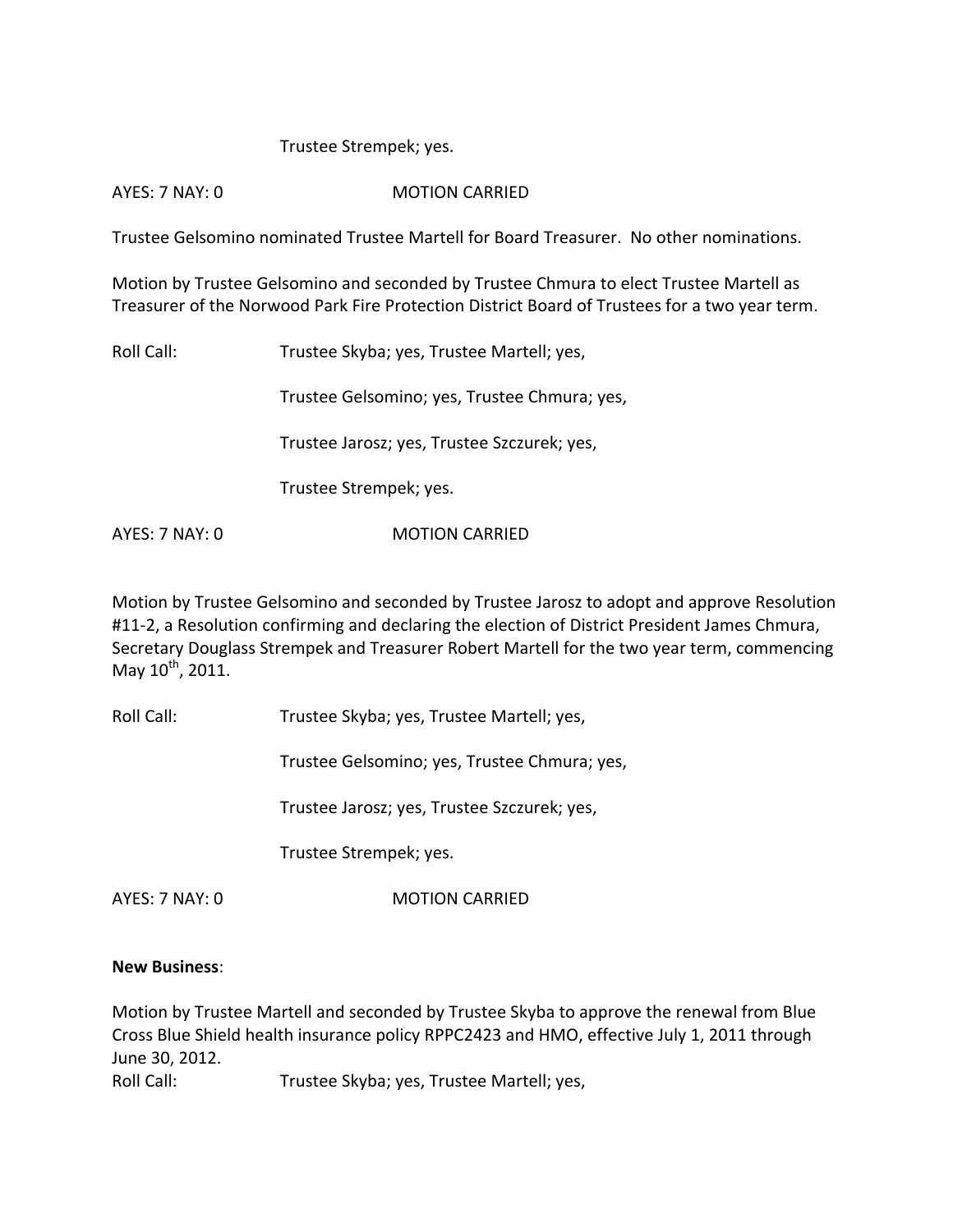Trustee Gelsomino; yes, Trustee Chmura; yes,

Trustee Jarosz; yes, Trustee Szczurek; yes,

Trustee Strempek; yes.

AYES: 7 NAY: 0 MOTION CARRIED

Motion by Trustee Martell and seconded by Trustee Strempek to reappoint Jerome Kolaski as Fire Commissioner of the Norwood Park Fire Protection District for a three year term, from June 1, 2011 to May 31, 2014.

| Roll Call: | Trustee Skyba; yes, Trustee Martell; yes,    |
|------------|----------------------------------------------|
|            | Trustee Gelsomino; yes, Trustee Chmura; yes, |
|            | Trustee Jarosz; yes, Trustee Szczurek; yes,  |
|            | Trustee Strempek; yes.                       |
|            |                                              |

Motion by Trustee Gelsomino and seconded by Trustee Jarosz to approve the internships for Megan Gaseor and Kaitlin Lawler. With a salary of \$10.00 per hour, not to exceed 40 hours per week, with a maximum combined 600 hrs. and a cost not to exceed \$6,000.00.

Roll Call: Trustee Skyba; yes, Trustee Martell; yes,

AYES: 7 NAY: 0 **MOTION CARRIED** 

Trustee Gelsomino; yes, Trustee Chmura; yes,

Trustee Jarosz; yes, Trustee Szczurek; yes,

Trustee Strempek; yes.

AYES: 7 NAY: 0 MOTION CARRIED

Closed Session was tabled.

Motion by Trustee Skyba and seconded by Trustee Szczurek to adjourn the meeting.

AYES: 7 NAY: 0 MOTION CARRIED

Meeting adjourned at 7:35 P.M.